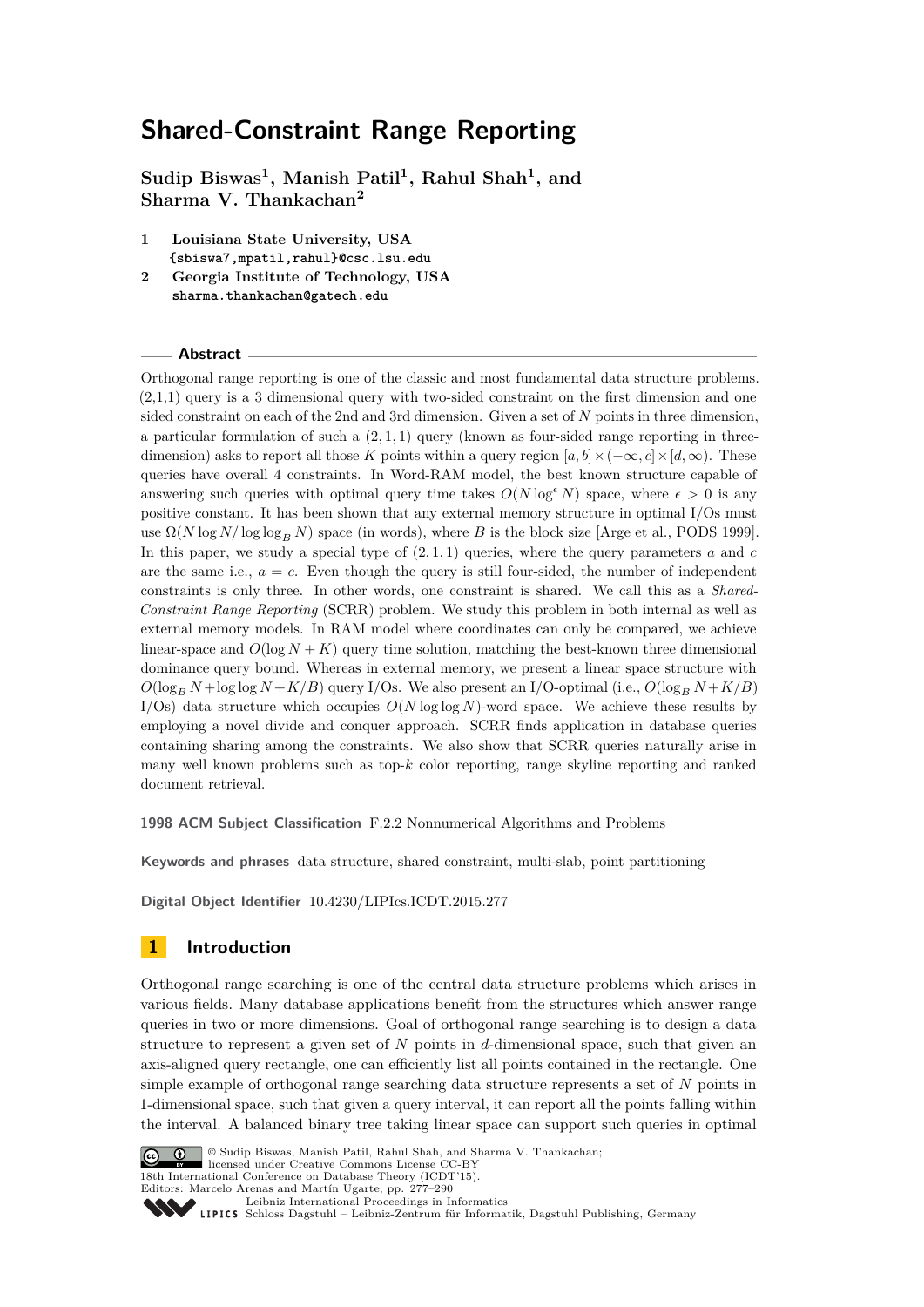$O(\log N + K)$  time. Orthogonal range searching gets harder in higher dimensions and with more constraints. The hardest range reporting, yet having a linear-space and optimal time (or query I/Os in external memory) solution is the three dimensional dominance reporting query, also known as (1*,* 1*,* 1) query [\[1\]](#page-12-0) with one-sided constraint on each dimension. Here the points are in three-dimensions and the query asks to report all those points within an input region  $[q_1, \infty) \times [q_2, \infty) \times [q_3, \infty)$ . A query of the form  $[q_1, q_2] \times [q_3, \infty)$  is known as  $(2, 1)$ query, which can be seen as a particular case of  $(1, 1, 1)$  query. However, four (and higher) sided queries are known to be much harder and no linear-space solution exists even for the simplest two dimensional case which matches the optimal query time of three dimensional dominance reporting. In Word-RAM model, the best result (with optimal query time) is  $O(N \log^{\epsilon} N)$  words [\[10\]](#page-12-1), where *N* is the number of points and  $\epsilon > 0$  is an arbitrary small positive constant. In external memory, there exists an  $\Omega(N \log N / \log \log B N)$ -space lower bound (and a matching upper bound) for any two-dimensional four-sided range reporting structure with optimal query  $I/Os$  [\[6\]](#page-12-2). Therefore, we cannot hope for a linear-space or almost-linear space structure with  $O(\log_B N + K/B)$  I/Os for orthogonal range reporting queries with four or more constraints. The model of computation we assume is a unit-cost RAM with word size logarithmic in *n*. In RAM model, random access of any memory cell and basic arithmetic operations can be performed in constant time.

Motivated by database queries with constraint sharing and several well known problems (More details in Section [2\)](#page-2-0), we study a special four sided range reporting query problem, which we call as the *Shared-Constraint Range Reporting* (SCRR) problem. Given a set  $P$  of *N* three dimensional points, the query input is a triplet  $(a, b, c)$ , and our task is to report all those points within a region  $[a, b] \times (-\infty, a] \times [c, \infty)$ . We can report points within any region  $[a, b] \times (-\infty, f(a)] \times [c, \infty)$ , where  $f(\cdot)$  is a pre-defined monotonic function (using a simple transformation). The query is four sided with only three independent constraints. Many applications which model their formulation as 4-sided problems actually have this sharing among the constraints and hence better bounds can be obtained for them using SCRR data structures. Formally, we have the following definition.

**Definition 1.** A SCRR query  $Q_{\mathcal{P}}(a, b, c)$  on a set P of three dimensional points asks to report all those points within the region  $[a, b] \times (-\infty, a] \times [c, \infty)$ .

The following theorems summarize our main results.

<span id="page-1-0"></span>▶ **Theorem 2** (SCRR in Ram Model). *There exists a linear space RAM model data structure for answering SCRR queries on the set*  $P$  *in*  $O(\log N + K)$  *time, where*  $N = |P|$  *and*  $K$  *is the output size.*

<span id="page-1-1"></span>▶ **Theorem 3** (Linear space SCRR in External Memory). *SCRR queries on the set* P *can be answered in*  $O(\log_B N + \log \log N + K/B)$  *I/Os using an*  $O(N)$ *-word structure, where*  $N = |\mathcal{P}|$ , *K is the output size and B is the block size.* 

<span id="page-1-2"></span>▶ Theorem 4 (Optimal Time SCRR in External Memory). *SCRR queries on the set*  $P$  *can be* answered in optimal  $O(\log_B N + K/B)$  *I/Os using an*  $O(N \log \log N)$ *-word structure, where*  $N = |\mathcal{P}|$ , *K is the output size and B is the block size.* 

**Our Approach.** Most geometric range searching data structures use point partitioning scheme with appropriate properties, and recursively using the data structure for each partition. Our paper uses a novel approach of partitioning the points which seem to fit SCRR problem very well. Our data structure uses rank-space reduction on the given point-set, divide the SCRR query data structure based on small and large output size, takes advantage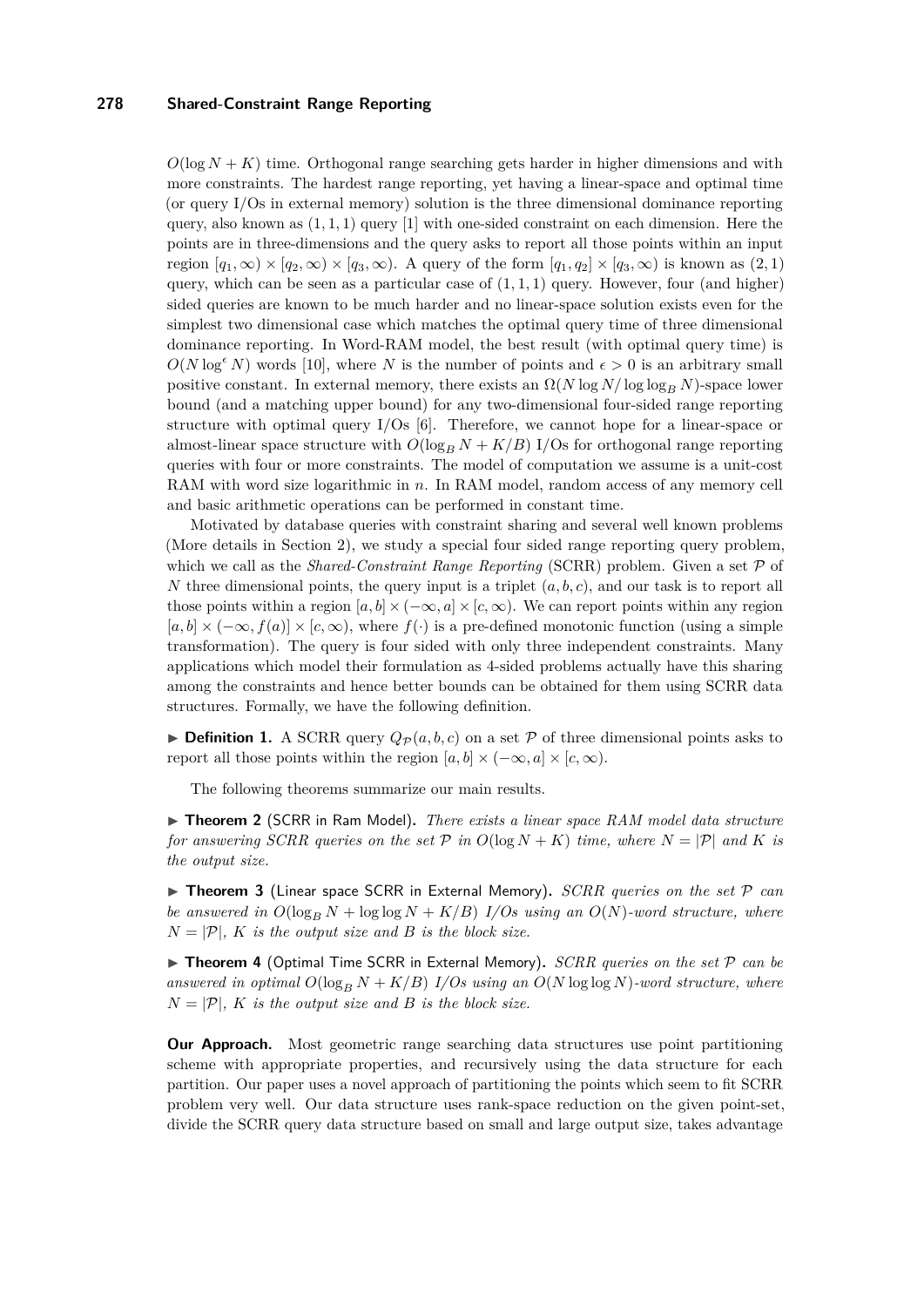of some existent range reporting data structure to obtain efficient solution and then bootstrap the data structure for smaller ranges.

**Related Work.** The importance of two-dimensional three-sided range reporting is mirrored in the number of publications on the problem. The general two-dimensional orthogonal range searching has been extensively studied in internal memory [\[2,](#page-12-3) [3,](#page-12-4) [4,](#page-12-5) [11,](#page-12-6) [12,](#page-12-7) [13,](#page-12-8) [9,](#page-12-9) [7\]](#page-12-10). The best I/O model solution to the three-sided range reporting problem in two-dimensions is due to Arge et al. [\[6\]](#page-12-2), which occupies linear space and answers queries in  $O(\log_R N + K/B)$ I/Os. Vengroff and Vitter [\[20\]](#page-13-1) addressed the problem of dominance reporting in three dimensions in external memory model and proposed *O*(*N* log *N*) space data structure that can answer queries in optimal  $O(\log_B N + K/B)$  I/Os. Recently, Afshani [\[1\]](#page-12-0) improved the space requirement to linear space while achieving same optimal I/O bound. For the general two-dimensional orthogonal range reporting queries in external memory settings Arge et al. [\[6\]](#page-12-2) gave  $O((N/B) \log_2 N/\log_2 \log_B N)$  blocks of space solution achieving optimal  $O(\log_B N + K/B)$  I/Os. Another external memory data structure is by Arge et al. [\[5\]](#page-12-11) where the query I/Os is  $O(\sqrt{N/B} + k/B)$  and the index space is linear. In the case when all points lie on a  $U \times U$  grid, the data structure of Nekrich [\[19\]](#page-13-2) answers range reporting queries in  $O(\log \log_B U + K/B)$  I/Os. In [\[19\]](#page-13-2) the author also described data structures for three-sided queries that use  $O(N/B)$  blocks of space and answer queries in  $O(\log \log_B U + K/B)$  I/Os on a  $U \times U$  grid and  $O(\log_B^{(h)} N)$  I/Os on an  $N \times N$  grid for any constant  $h > 0$ . Very recently, Larsen and Pagh [\[17\]](#page-13-3) showed that three-sided point reporting queries can be answered in  $O(1 + K/B)$  I/Os using  $O(N/B)$  blocks of space.

**Outline.** In section [2,](#page-2-0) we show how SCRR arises in database queries and relate SCRR problem to well known problems of colored range reporting, ranked document retrieval, range skyline queries and two-dimensional range reporting. In section [3](#page-4-0) we discuss rank-space reduction of the input point-set to make sure no two points share the same *x*-coordinate. In section [4](#page-5-0) we introduce a novel way to partition the point-set for answering SCRR queries which works efficiently for larger output size. Section [5](#page-6-0) explains how to answer SCRR queries for smaller output size. Using these two data structures, section [6](#page-9-0) obtains linear space and  $O(\log N + K)$  time data structure for SCRR queries in RAM model thus proving theorem [2.](#page-1-0) Section [7](#page-10-0) discusses SCRR queries in external memory, which includes a linear space but sub-optimal I/O and an optimal I/O but sub-optimal space data structures.

# <span id="page-2-0"></span>**2 Applications**

In this section, we show application of SCRR in database queries and list some of the well known problems, which could be directly reduced to SCRR. We start with two simple examples to illustrate shared constraint queries in database:

**1.** National Climatic Data Center contains data for various geographic locations. Sustained wind speed and gust wind speed are related to the mean wind speed for a particular time. Suppose we want to retrieve the stations having (*sustained*\_*wind*\_*speed, gust*\_*wind*\_ *speed*) satisfying criteria 1: *mean*\_*wind*\_*speed < sustained*\_*wind*\_*speed < max*\_*wind* \_*speed* and criteria 2: *gust*\_*wind*\_*speed < mean*\_*wind*\_*speed*. Here *mean*\_*wind*\_ *speed* and *max*\_*wind*\_*speed* comes as query parameters. Note that both these criteria have one constraint shared, thus effectively reducing number of independent constraints by one. By representing each station as the 2-dimensional point (*sustained*\_*wind*\_*speed*, *gust*\_*wind*\_*speed*), this query translates into the orthogonal range query specified by the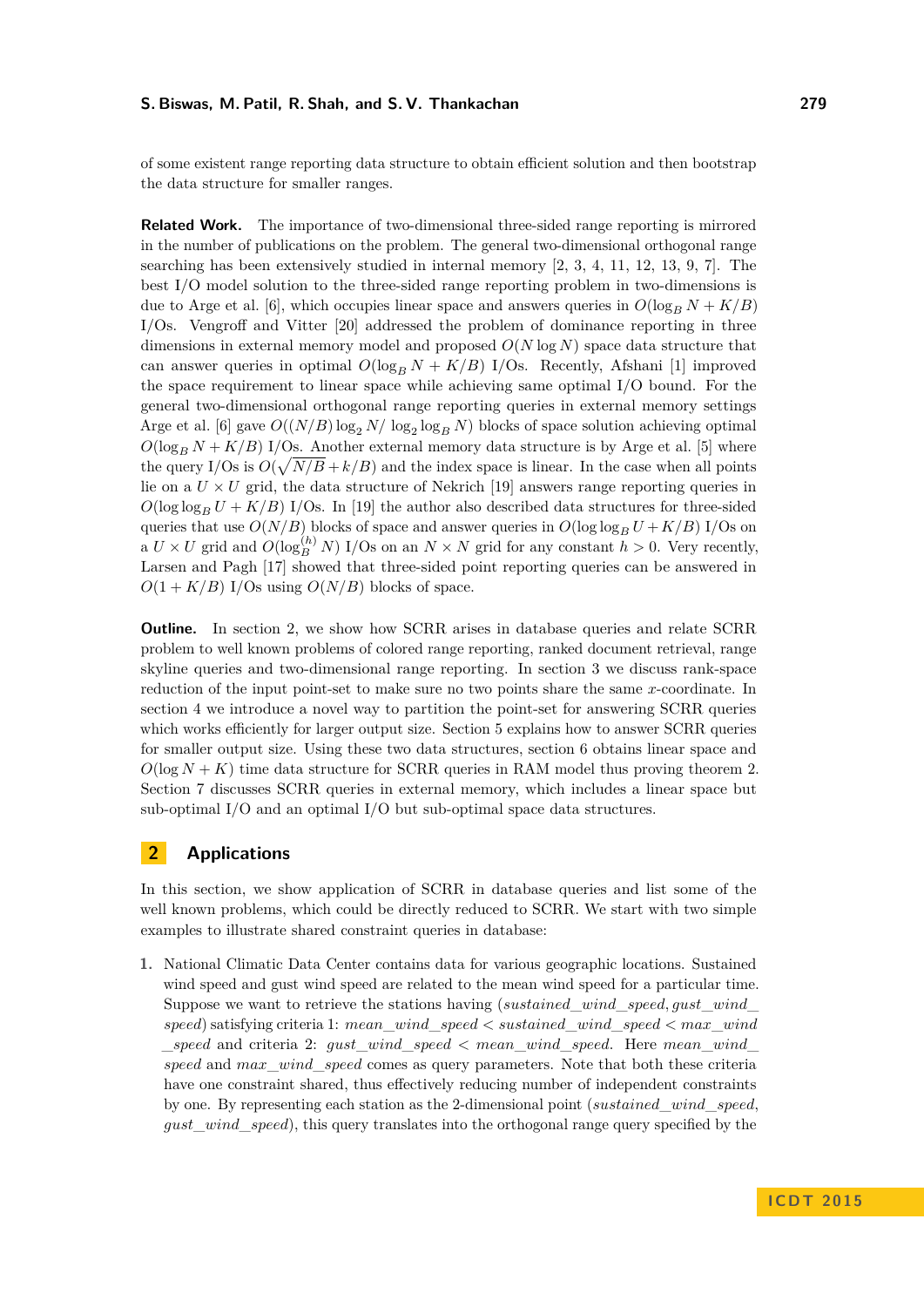(unbounded) axis-aligned rectangle [*mean*\_*wind*\_*speed* : *max*\_*wind*\_*speed*] × (−∞ : *mean*\_*wind*\_*speed*].

**2.** Consider the world data bank which contains data for Gross domestic product (*gdp*), and we are interested in those countries that have gdp within the range of minimum and maximum gdp among all countries and gdp growth is greater than certain proportion of the minimum gdp. Our query might look like:  $min$   $qdp < qdp < max$   $qdp$  and  $c \times min$  *gdp*  $\lt q$  *gdp growth*, where *c* is a constant. Here *min gdp* and *max gdp* comes as query parameters. The constraint on *gdp*\_*growth* is proportional to the lower constraint of *gdp*, which means the number of independent constraint is only two. This query can be similarly converted to orthogonal range reporting problem by representing each country as the point (*gdp*, *gdp*\_*growth*), and asking to report all the points contained in the (unbounded) axis-aligned rectangle  $\left[\begin{array}{ccc} min & qdp : max & qdp \end{array}\right] \times \left[\begin{array}{ccc} c \times min & qdp : \infty \end{array}\right].$ 

We can take advantage of such sharing among constraints to construct more effective data structure for query answering. This serves as a motivation for SCRR data structures. Below we show the relation between SCRR and some well known problems.

**Colored Range Reporting.** In colored range reporting, we are given an array *A*, where each element is assigned a color, and each color has a priority. For a query [*a, b*] and a threshold *c* (or a parameter *K*) we have to report all distinct colors with priority  $\geq c$  (or *K* colors with highest priority) within  $A[a, b]$  [\[15\]](#page-12-12). We use the chaining idea by muthukrishnan [\[18\]](#page-13-4) to reduce the colored range reporting to SCRR problem.

We map each element  $A[i]$  to a weighted point  $(x_i, y_i)$  such that (1)  $x_i = i$ , (2)  $y_i$  is the highest  $j < i$  such that both  $A[i]$  and  $A[j]$  have the same color (if such a  $y_i$  does not exist then  $y_i = -\infty$ ) and (3) its weight  $w_i$  is same as the priority of color associated with  $A[i]$ . Then, the colored range reporting problem is equivalent to the following SCRR problem: report all points in  $[a, b] \times (-\infty, a)$  with weight  $\geq c$ . By maintaining a additional linear space structure, for any given  $a, b$  and  $K$ , a threshold  $c$  can be computed in constant time such that number of colors reported is at least *K* and at most  $\Omega(K)$  (we defer details to the full version). Then, by finding the *K*th color with highest color among this (using selection algorithm) and filtering out colors with lesser priority, we shall obtain the top-*K* colors in additional  $O(K/B)$  I/Os or  $O(K)$  time.

**Document Retrieval Problems.** In string databases or in string retrieval systems, we have a collection D of documents (strings) of total length *N*. Define *score*(*P, d*), the *score* of a document *d* with respect to a pattern *P*, which is a function of the locations of all *P*'s occurrences in  $d$ . Then our goal is to preprocess  $\mathcal D$  and maintain a structure such that, given a query pattern *P* and a threshold *c*, all those documents  $d_i$  with  $score(P, d_i) \geq c$  can be retrieved efficiently. Hon et. al. [\[14\]](#page-12-13) showed that the document retrieval problem can be reduced to the following problem: Given a collection of *N* intervals  $(y_i, x_i)$  with weights  $w_i$ and a query  $(a, b, c)$ , output all the intervals such that  $y_i \le a \le x_i \le b$  and  $w_i \ge c$ . This is precisely the SCRR problem that we have investigated in this article.

**Range Skyline Queries.** Given a set *S* of *N* points in two-dimensions, a point  $(x_i, y_i)$  is said to be dominated by a point  $(x_j, y_j)$  if  $x_i < x_j$  and  $y_i < y_j$ . Skyline of *S* is subset of *S* which consists of all the points in *S* which are not dominated by any other point in *S*. In Range-Skyline problem, the emphasis is to quickly generate those points within a query region *R*, which are not dominated by any other point in *R*. There exists optimal solutions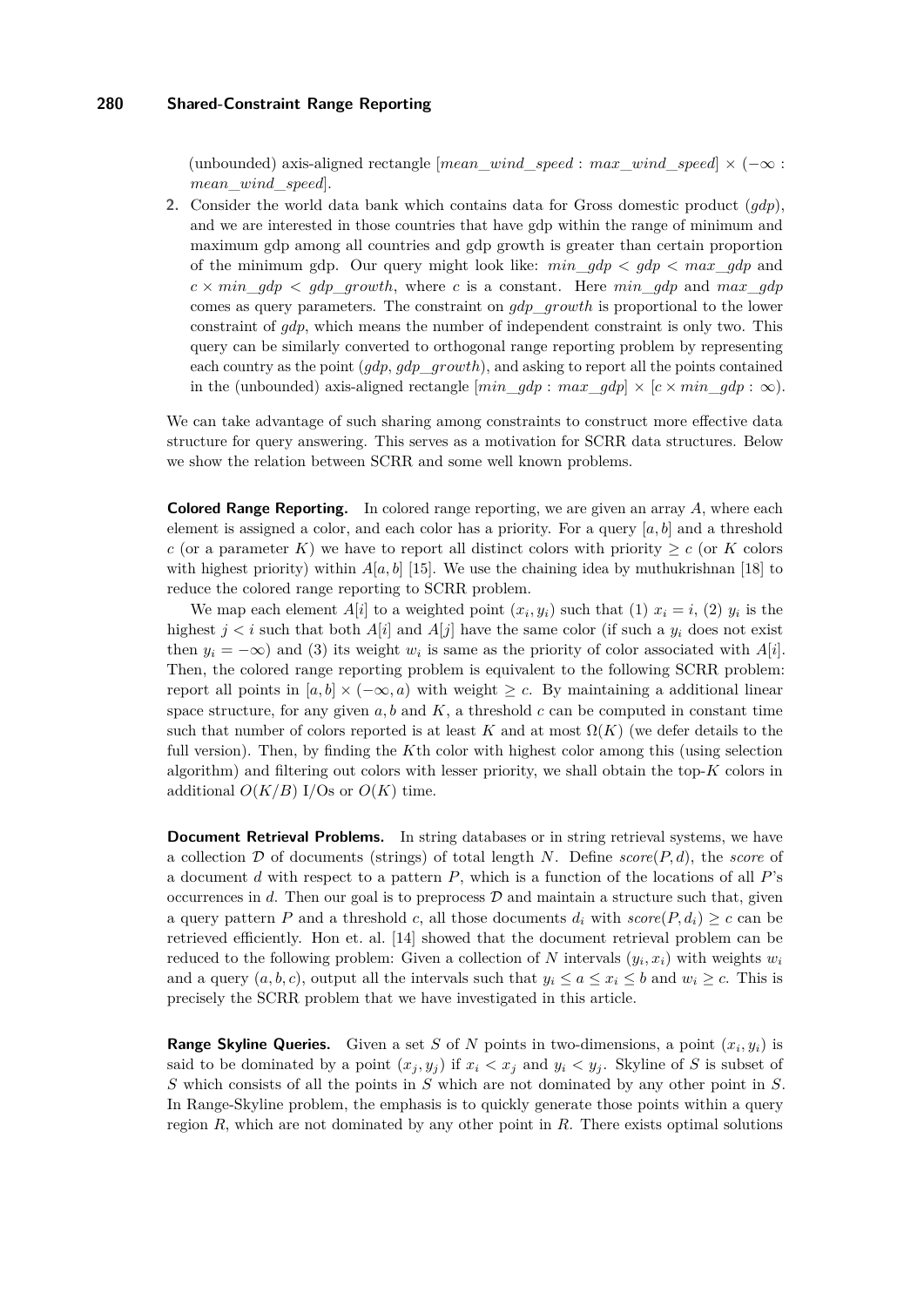<span id="page-4-1"></span>

**Figure 1** Special Two-dimensional Range Reporting Query.

in internal as well as external memory models for the case where *R* is a three-sided region of the form  $[a, b] \times [c, +\infty)$  [\[16,](#page-13-5) [8\]](#page-12-14).

We can reduce the range skyline query to SCRR by mapping each two-dimensional input point  $p_i = (x_i, y_i)$  to a three-dimensional point  $x'_i, y'_i, z'_i$  as follows: (1)  $x'_i = x_i$ , (2)  $y'_i$  is the the *x*-coordinate of the leftmost point dominating  $p_i$  and (3)  $z'_i = y_i$ . Then range skyline query with three-sided region  $[a, b] \times [c, +\infty)$  as input can be answered by reporting the output of SCRR query  $[a, b] \times (-\infty, a] \times [c, +\infty)$ .

**Two-dimensional Range Reporting.** Even though general four-sided queries are known to be hard as noted earlier, we can efficiently answer "special" four-sided queries efficiently. Any four-sided query with query rectangle R with one of its corners on the line  $x = y$  can be viewed as a SCRR query. In fact any query rectangle R which intersect with  $x = y$  line (or a predefined monotonic curve) can be reduced to SCRR (Figure [1\)](#page-4-1).

# <span id="page-4-0"></span>**3 Rank-Space Reduction of Points**

We use rank-space reduction on the given point-set. Although rank-space reduction does not save any space for our data structure, it helps to avoid predecessor/successor search while querying and facilitate our partitioning technique. Without loss of generality, we assume that the points  $p_i = (x_i, y_i, z_i) \in \mathcal{P}$  satisfy the following conditions:  $x_i \le x_{i+1}$  for all  $i \in [1, N-1]$ and also  $y_i \leq x_i$  for all  $i \in [1, N]$ . Note that  $x_i \leq x_{i+1}$  can be ensured by sorting the point-set with respect to their *x*-coordinates and any point not satisfying  $y_i \leq x_i$  can not be answer of our SCRR query, so we can remove them from consideration. In this section, we describe how to transform each point  $p_i = (x_i, y_i, z_i) \in \mathcal{P}$  to a point  $p'_i = (x'_i, y'_i, z'_i) \in \mathcal{P}'$  with the following additional properties guaranteed:

- Points in  $\mathcal{P}'$  are on an  $[1, N] \times [1, N] \times [1, N]$  grid (i.e.,  $x_i, y_i, z_i \in [1, N]$ )
- $x'_i < x'_{i+1}$  for all  $i \in [1, N-1]$ . If  $y_i \le y_j$  (resp.,  $z_i \le z_j$ ), then  $y'_i \le y'_j$  (resp.,  $z'_i \le z'_j$ ) for all  $i, j \in [1, N - 1]$ .

Such a mapping is given below: (1) The *x*-coordinate of the transformed point is same as the rank of that point itself. i.e.,  $x'_i = i$  (ties are broken arbitrarily), (2) Let  $y_i \in (x_{k-1}, x_k]$ , then  $y'_i = k$ , (3) Replace each  $z_i$  by the size of the set. i.e.,  $z'_i = \{j | z_j \le z_i, j \in [1, N]\}$ . We now prove the following lemma.

**Lemma 5.** If there exists an  $S(N)$ -space structure for answering SCRR queries on  $P'$  in *optimal time in RAM model (or I/Os in external memory), then there exists an*  $S(N) + O(N)$ *space structure for answering SCRR queries on* P *in optimal time (or I/Os).*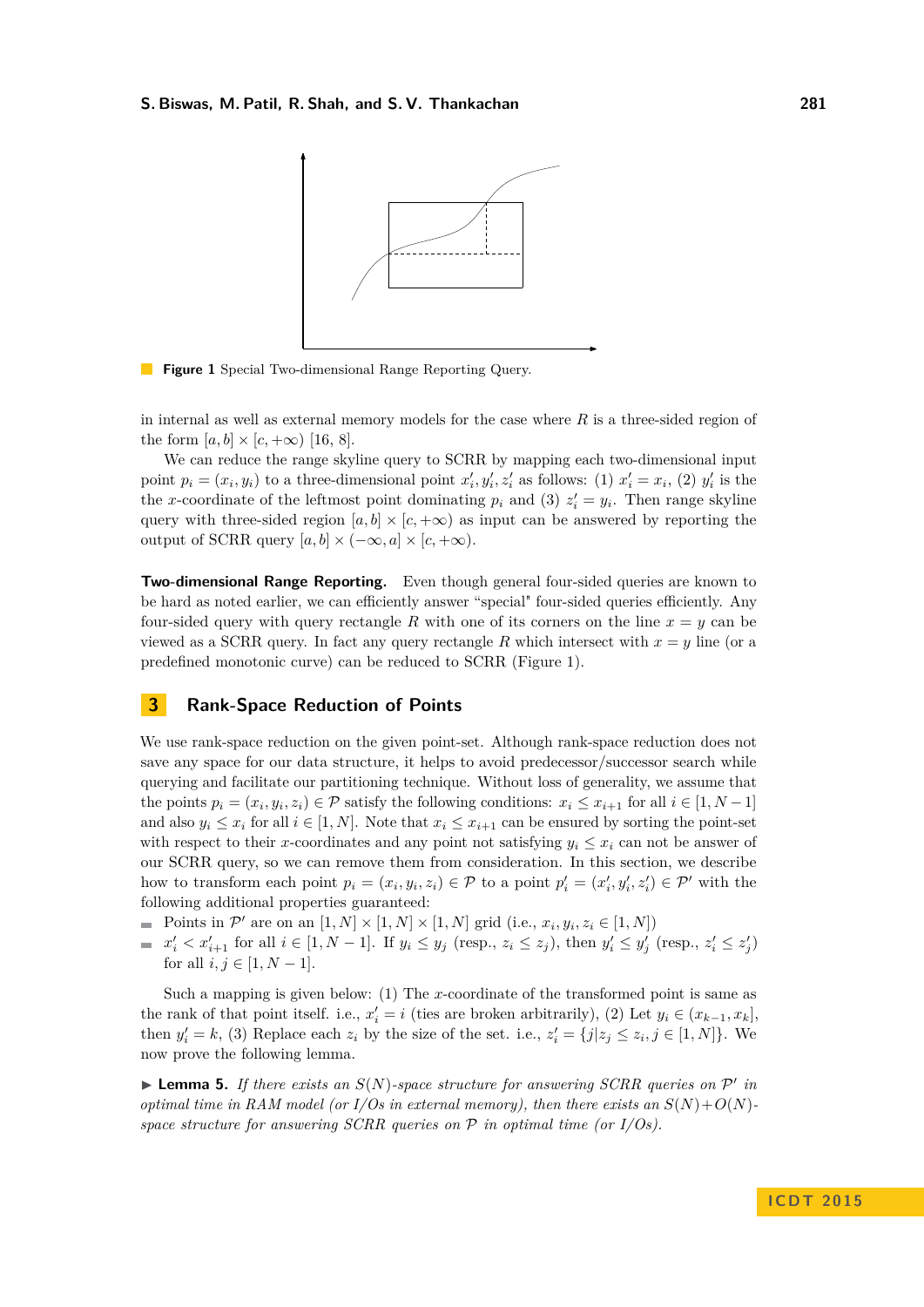<span id="page-5-1"></span>

**Figure 2** Point partitioning schemes: (a) Oblique slabs (b) Step partitions.

**Proof.** Assume we have an  $S(N)$  space structure for SCRR queries on  $\mathcal{P}'$ . Now, whenever a query  $Q_{\mathcal{P}}(a, b, c)$  comes, our first task is to identify the parameters  $a', b'$  and  $c'$  such that a point  $p_j$  is an output of  $Q_p(a, b, c)$  if and only if  $p'_j$  is an output of  $Q_p(a', b', c')$  and vice versa. Therefore, if point  $p'_j$  is an output for  $Q_{\mathcal{P}}(a',b',c')$ , we can simply output  $p_j$  as an answer to our original query. Based on our rank-space reduction,  $a', b'$  and  $c'$  are given as follows: (1)  $x_{a'-1} < a \le x_{a'}$  (assume  $x'_0 = 0$ ), (2)  $x_{b'} \le b < x_{b'+1}$  (assume  $x'_{N+1} = N + 1$ ), (3) Let  $z_j$  be the successor of *c*, then  $c' = z'_j$ .

By maintaining a list of all points in  $P$  in the sorted order of their *x*-coordinate values (along with a B-tree or binary search over it), we can compute  $a'$  and  $b'$  in  $O(\log N)$  time(or  $O(\log_B N)$  I/Os). Similarly,  $c'$  can also be computed using another list, where the points in  $P$  are arranged in the sorted order of *z*-coordinate value. The space occupancy of this additional structure is  $O(N)$ . Notice that this extra  $O(\log N)$  time or  $O(\log_B N)$  I/Os is optimal if we do not assume any thing about the coordinate values of points in  $P$ .

# <span id="page-5-0"></span>**4 The Framework**

In this section we introduce a new point partitioning scheme which will allow us to reduce the SCRR query into a logarithmic number of disjoint planar 3-sided or three dimensional dominance queries. From now onwards, we assume points in  $P$  to be in rank-space (Section [3\)](#page-4-0). We begin by proving the result summarized in following theorem.

<span id="page-5-3"></span> $\blacktriangleright$  **Lemma 6.** *By maintaining an*  $O(|P|)$ *-word structure, any SCRR query*  $Q_P(\cdot, \cdot, \cdot)$  *can be* answered in  $O(\log^2 N + K)$  *time in the RAM model, where K is the output size.* 

For simplicity, we treat each point  $p_i \in \mathcal{P}$  as a weighted point  $(x_i, y_i)$  in an  $[1, N] \times [1, N]$ grid with  $z_i$  as its weight. The proposed framework utilizes divide-and-conquer technique based on the following partitioning schemes:

- *Oblique Slabs*: We partition the  $[1, N] \times [1, N]$  grid into multi-slabs  $OS_0, OS_1, ..., OS_{\text{[log } N]}$  $\overline{a}$ induced by lines  $x = y + 2^i$  for  $i = 0, 1, ... \lfloor \log N \rfloor$  as shown in figure [2\(](#page-5-1)a). To be precise,  $OS_0$  is the region between the lines  $x = y$  and  $x = y + 1$  and  $OS_i$  for  $i = 1, 2, 3, \dots$ ,  $\lceil \log N \rceil$ be the region between lines  $x = y + 2^{i-1}$  and  $x = y + 2^i$ .
- *Step Partitions:* Each slab  $OS_i$  for  $i = 1, 2, \ldots$  is further divided into regions with right- $\overline{a}$ angled triangle shape (which we call as *tiles*) using axis parallel lines  $x = (2^{(i-1)} * (1+j))$ and  $y = 2^{(i-1)} * j$  for  $j = 1, 2, ...$  as depicted in Figure [2\(](#page-5-1)b). *OS*<sub>0</sub> is divided using axis parallel lines  $x = j$  and  $y = j$  for  $j = 1, 2, ...$  Notice that the (axis parallel) boundaries of these triangles within any particular oblique slab looks like a step function.

Our partitioning scheme ensures property summarized by following lemma.

<span id="page-5-2"></span> $\blacktriangleright$  **Lemma 7.** *Any region* [a, b]  $\times$  [1, a] *intersects with at most*  $O(\log N)$  *tiles.*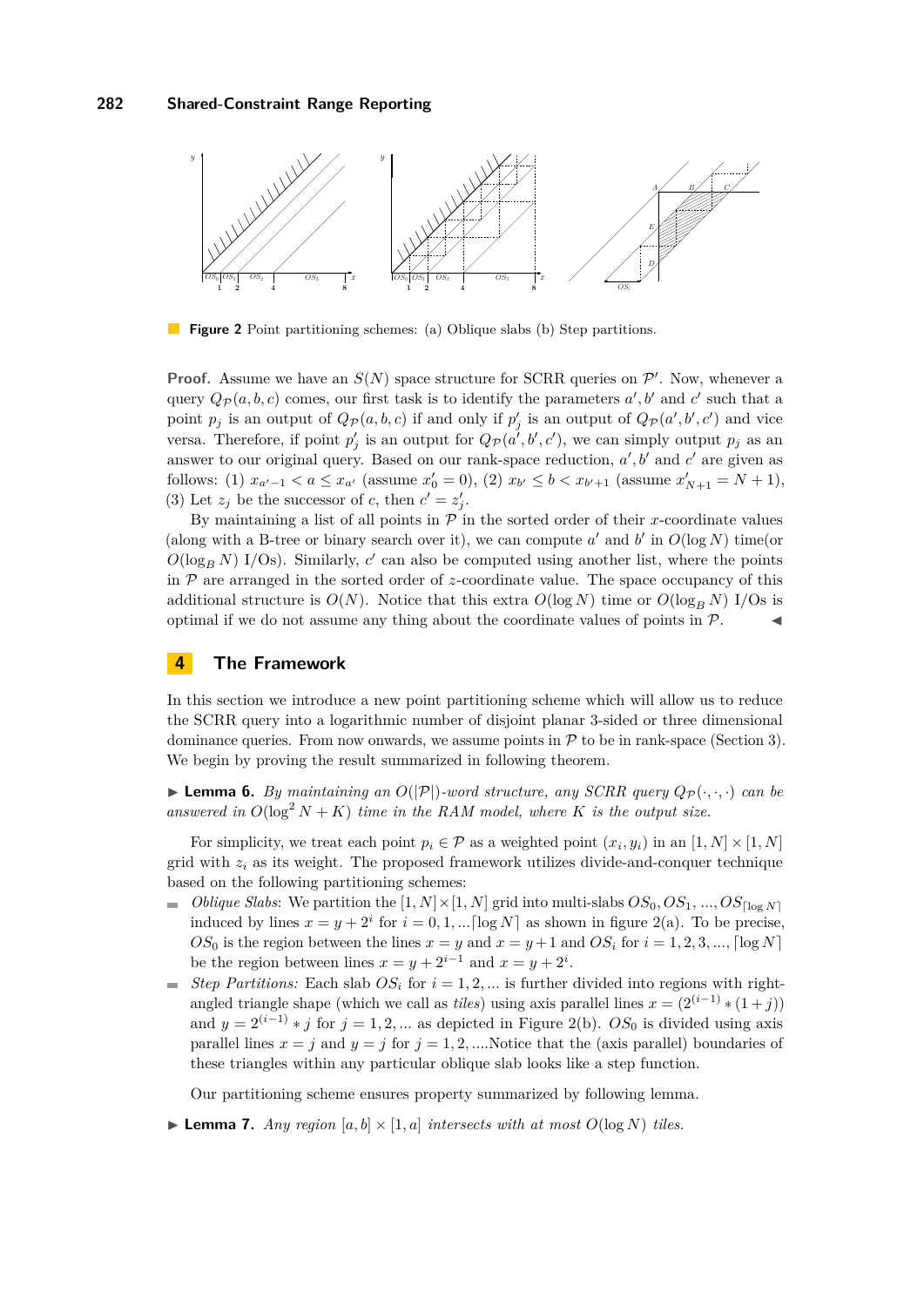**Proof.** Let  $\phi_i$  be the area of a tile in the oblique slab  $OS_i$ . Note that  $\phi_0 = \frac{1}{2}$  and  $\phi_i = \frac{1}{2}(2^{i-1})^2$ for  $i \in [1, \lceil \log N \rceil]$ . And let  $A_i$  be the area of the overlapping region between  $OS_i$  and the query region  $[a, b] \times [1, a]$ . Now our task is to simply show  $A_i/\phi_i$  is a constant for all values of *i*. Assume  $b = n$  in the extreme case. Then the overlapping region between  $OS<sub>i</sub>$  and  $[a, n] \times [1, a]$  will be trapezoid in shape and its area is given by  $\phi_{i+1} - \phi_i$  (See Figure [2\(](#page-5-1)c) for a pictorial proof). Therefore number of tiles needed for covering this trapezoidal region is  $A_i/\phi_i = O(1)$ . Which means the entires region can be covered by  $O(\log N)$  tiles  $O(1)$  per oblique slab).

In the light of the above lemma, a given SCRR query  $Q_{\mathcal{P}}(a, b, c)$  can be decomposed into  $O(\log N)$  subqueries of the type  $Q_{\mathcal{P}_t}(a, b, c)$ . Here  $\mathcal{P}_t$  be the set of points within the region covered by a tile *t*. In the next lemma, we show that each of the  $Q_{\mathcal{P}_t}(a, b, c)$  can be answered in optimal time (i.e.,  $O(\log |\mathcal{P}_t|)$  plus  $O(1)$  time per output). Therefore, in total  $O(N)$ -space, we can maintain such structures for every tile  $t$  with at least one point within it. Then by combining with the result in lemma [7,](#page-5-2) the query  $Q_{\mathcal{P}}(a, b, c)$  can be answered in  $O(\log N * \log N + K) = O(\log^2 N + K)$  time, and lemma [6](#page-5-3) follows.

**Lemma 8.** Let  $\mathcal{P}_t$  be the set of points within the region covered by a tile t. Then a SCRR *query*  $Q_{\mathcal{P}_t}(a, b, c)$  *can be answered in*  $O(\log |\mathcal{P}_t| + k)$  *time using a linear-space* (*i.e.,*  $O(|\mathcal{P}_t|)$ ) *words) structure, where k is the output size.*

**Proof.** The first step is to maintain necessary structure for answering all possible axis aligned three-dimensional dominance queries over the points in  $\mathcal{P}_t$ , which takes linear-space (i.e.,  $O(|\mathcal{P}_t|)$  words or  $O(|\mathcal{P}_t| \log |\mathcal{P}_t|)$  bits). Let  $\alpha$  and  $\beta$  be the starting and ending position of the interval obtained by projecting tile *t* to *x*-axis (see Figure [3\)](#page-7-0). Then if the tile *t* intersects with the query region  $[a, b] \times [1, a]$ , then we have the following cases (see Figure [3\)](#page-7-0):

- **1.**  $\alpha \leq a \leq \beta \leq b$ : In this case, all points in  $p_i \in \mathcal{P}_t$  implicitly satisfy the condition  $x_i \leq b$ . Therefore  $Q_{\mathcal{P}_t}(a, b, c)$  can be obtained by a three sided query with  $[a, N] \times [1, a] \times [c, N]$ as the input region or a two dimensional dominance query with  $[a, N] \times [1, N] \times [c, N]$  as the input region (Figure  $3(a)$ ).
- **2.**  $a \leq a \leq \beta \leq b$ : In this case, all points in  $p_i \in \mathcal{P}_t$  implicitly satisfy the condition  $x_i \in [a, b]$ . Therefore,  $Q_{\mathcal{P}_t}(a, b, c)$  can be obtained by a two dimensional dominance query with  $[1, N] \times [1, a] \times [c, N]$  as the input region (Figure [3\(](#page-7-0)b)).
- **3.**  $a \leq a \leq b \leq \beta$ : In this case, all points in  $p_i \in \mathcal{P}_t$  implicitly satisfy the condition  $x_i \geq a$ . Therefore  $Q_{\mathcal{P}_t}(a, b, c)$  can be obtained by a three dimensional dominance query with  $[1, b] \times [1, a] \times [c, N]$  as the input region (Figure [3\(](#page-7-0)c)).
- **4.**  $\alpha \leq a \leq b \leq \beta$ : Notice that the line between the points  $(a, a)$  and  $(b, a)$  are completely outside (and above) the tile *t*. Therefore, all points in  $p_i \in \mathcal{P}_t$  implicitly satisfy the condition  $y_i \leq a$ . Therefore,  $Q_{\mathcal{P}_t}(a, b, c)$  can be obtained by a three sided query with  $[a, b] \times [1, N] \times [c, N]$  as the input region (Figure [3\(](#page-7-0)d)).

Note that tiles can have two orientations. We have discussed four cases for one of the tile orientations. Cases for other orientation is mirror of the above four cases and can be handled easily.

# <span id="page-6-0"></span>**5 Towards**  $O(\log N + K)$  **Time Solution**

Our result in lemma [6](#page-5-3) is optimal for  $K \geq \log^2 N$ . In this section, we take a step forward to achieve more efficient time solution for smaller values of *K* using multi-slab ideas. Using a parameter  $\Delta$  (to be fixed later), we partition the  $[1, N] \times [1, N]$  grid into  $L = \lfloor N/\Delta \rfloor$  vertical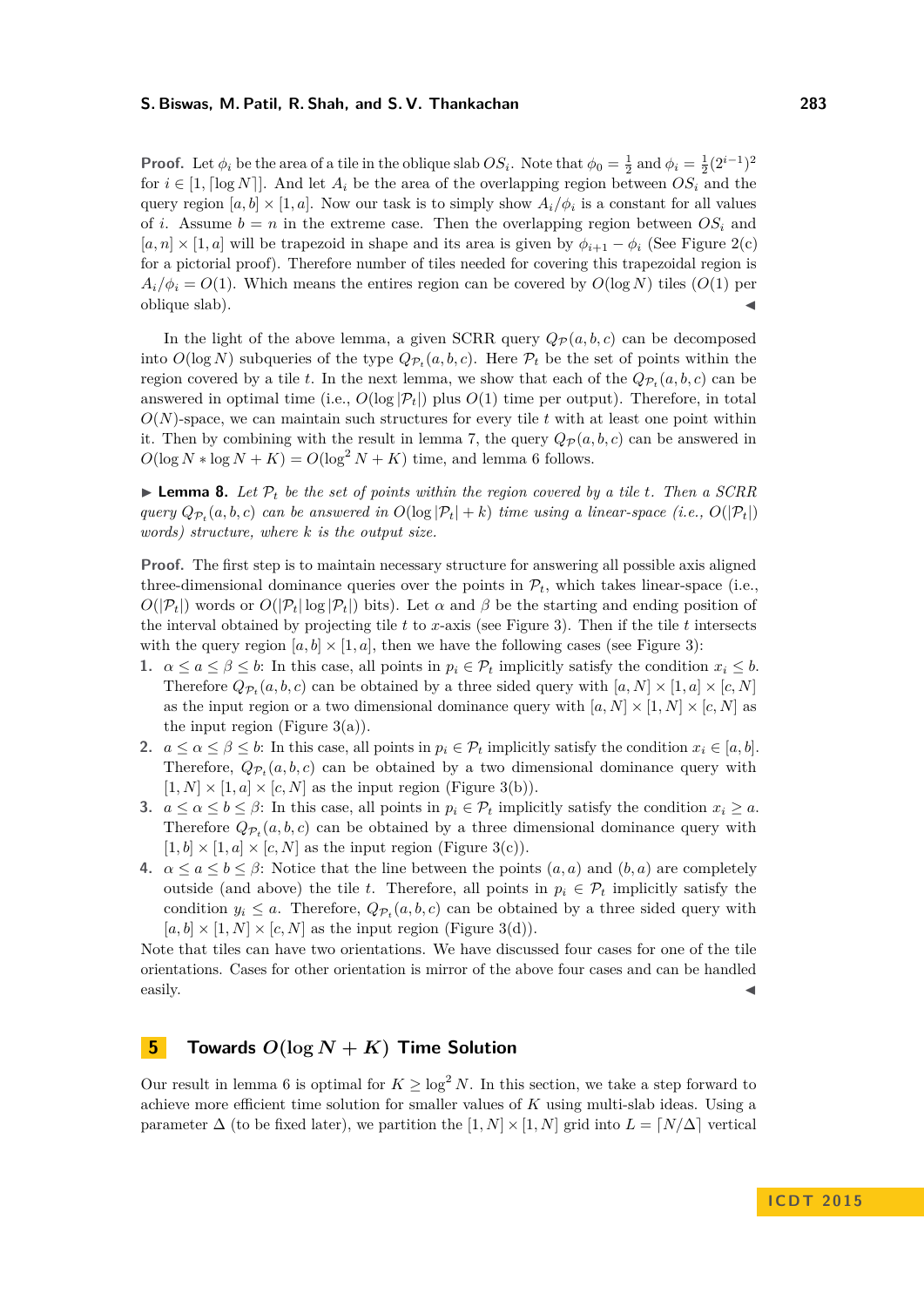<span id="page-7-0"></span>

<span id="page-7-1"></span>**Figure 3**  $Q_{\mathcal{P}}(a, b, c)$  and tile *t* intersections.



 $\mathcal{L}_{\mathcal{A}}$ **Figure 4** Divide-and-conquer scheme using ∆

slabs (Figure [4\(](#page-7-1)a)). Multi-slabs  $VS_0, VS_1, ..., VS_L$  are the slabs induced by lines  $x = i\Delta$  for  $i = 0, 1, \ldots, L$ . Denote by  $\delta_i$  ( $i \in [0, L]$ ) the minimum *x*-coordinate in  $VS_i$ . For notational convenience, we define  $\delta_{L+1} = \infty$ . By slight abuse of notation, we use  $VS_i$  to represent the set of points in the corresponding slab.

A query  $Q_{\mathcal{P}}$  with  $(a, b, c)$  as an input is called *inter-slab* query if it overlaps two or more vertical slabs, otherwise if it is entirely contained within a single vertical slab we call it an *intra-slab* query. In this section, we propose a data structure that can answer inter-slab queries optimally.

<span id="page-7-2"></span> $\blacktriangleright$  **Lemma 9.** *Inter-slab SCRR queries can be answered in*  $O(log N + K)$  *time in RAM model using a data structure occupying O*(*N*) *words space, where K represents the number of output.*

**Proof.** Given a query  $Q_{\mathcal{P}}(a, b, c)$  such that  $a \leq b$ , let  $\alpha, \beta$  be integers that satisfy  $\delta_{\alpha} \leq a <$  $\delta_{\alpha+1}$  and  $\delta_{\beta} \leq b < \delta_{\beta+1}$ . The *x* interval of an inter-slab query i.e. [*a, b*] spreads across at least two vertical slabs. Therefore,  $Q_{\mathcal{P}}$  can be decomposed into five subqueries  $Q_{\mathcal{P}}^1, Q_{\mathcal{P}}^2, Q_{\mathcal{P}}^3$ ,  $Q^4_{\mathcal{P}}$  and  $Q^5_{\mathcal{P}}$  as illustrated in Figure [4\(](#page-7-1)b). These subqueries are defined as follows.

- $Q^1_{\mathcal{P}}$  is the part of  $Q_{\mathcal{P}}$  which is in  $[\delta_{\alpha}, \delta_{\alpha+1}) \times [1, \delta_{\alpha}) \times [c, N]$ .
- $Q^2_{\mathcal{P}}$  is the part of  $Q_{\mathcal{P}}$  which is in  $[\delta_{\beta}, \delta_{\beta+1}) \times [1, \delta_{\alpha+1}) \times [c, N]$ .
- $Q^3_{\mathcal{P}}$  is the part of  $Q_{\mathcal{P}}$  which is in  $[\delta_{\alpha+1}, \delta_{\beta}) \times [\delta_{\alpha}, \delta_{\alpha+1}) \times [c, N]$ .
- $Q^4_{\mathcal{P}}$  is the part of  $Q_{\mathcal{P}}$  which is in  $[\delta_{\alpha+1}, \delta_{\beta}) \times [1, \delta_{\alpha}) \times [c, N]$ .
- $Q^5_{\mathcal{P}}$  is the part of  $Q_{\mathcal{P}}$  which is in  $[\delta_{\alpha}, \delta_{\alpha+1}) \times (\delta_{\alpha}, \delta_{\alpha+1}) \times [c, N]$ .

If  $\alpha + 1 = \beta$  then we only need to consider subqueries  $Q^1_{\mathcal{P}}$ ,  $Q^2_{\mathcal{P}}$  and  $Q^5_{\mathcal{P}}$ . Each of these subqueries can now be answered as follows.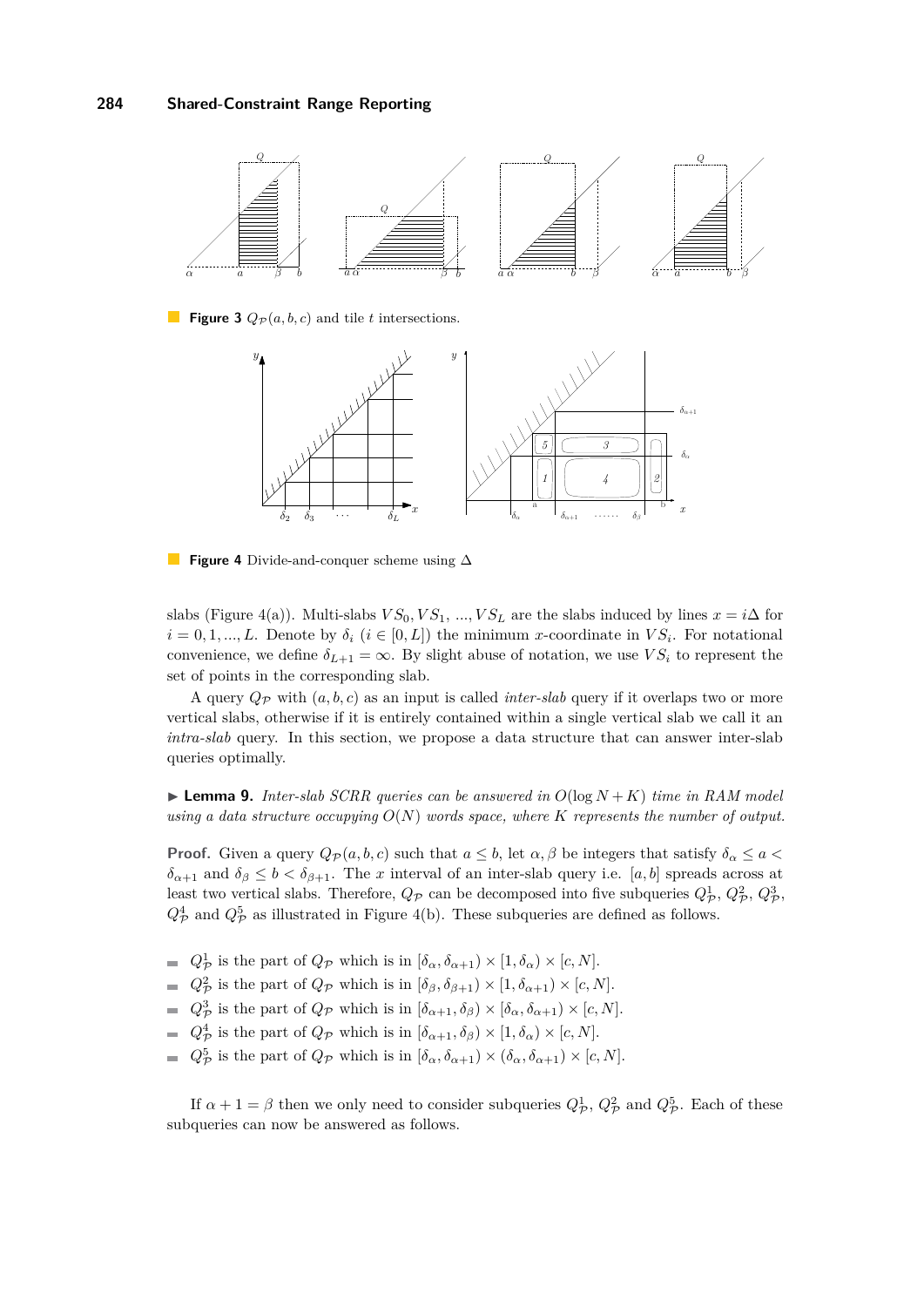**Answering**  $Q^1_{\mathcal{P}}$ . The subquery  $Q^1_{\mathcal{P}}$  can be answered by retrieving all points in  $VS_{\alpha} \cap [a, N] \times$  $[1, N]$  with weight  $\geq c$ . This is a two-dimensional dominance query in  $VS_{\alpha}$ . This can be achieved by maintaining a three-dimensional dominance query structure for RAM model [\[1\]](#page-12-0) for the points in  $VS_i$  for  $i = 1, ..., L$  separately. The query time will be  $O(\log |VS_{\alpha}| + K_1) =$  $O(\log N + K_1)$ , where  $K_1$  is the output size and index space is  $O(\sum_{i=1}^{L} |VS_i|) = O(N)$  words.

**Answering**  $Q^2_{\cal P}$ . To answer subquery  $Q^2_{\cal P}$  we will retrieve all points in  $VS_{\beta} \cap [1, b) \times [1, a)$  with weight  $\geq c$ . By maintaining a collection of three-dimensional dominance query structures [\[1\]](#page-12-0) occupying linear space overall,  $Q_{\mathcal{P}}^2$  can be answered in  $O(\log N + K_2)$  time, where  $K_2$  is the output size.

**Answering**  $Q^3_{\mathcal{P}}$ . To answer subquery  $Q^3_{\mathcal{P}}$ , we begin by partitioning the set of points  $\mathcal P$ into *L* horizontal slabs  $HS_1, HS_2, \ldots, HS_L$  induced by lines  $y = i\Delta$ , such that  $HS_i =$  $P \cap [\delta_{i+1}, N] \times [\delta_i, \delta_{i+1})$ . The subquery  $Q^3_{\mathcal{P}}$  can now be answered by retrieving all points in  $HS_{\alpha} \cap [1, \delta_{\beta}] \times [1, a]$  with weight  $\geq c$ . This can be achieved by maintaining a three-dimensional dominance query structure [\[1\]](#page-12-0) for the points in  $HS_i$  for  $i = 1, ..., L$  separately. Since each point in *S* belongs to at most one  $HS<sub>i</sub>$  the overall space can be bounded by  $O(N)$ words and the query time can be bounded by  $O(\log |HS_{\alpha}|) + K_3) = O(\log N + K_3)$  time, with  $K_3$  being the number of output.

**Answering**  $Q_{\mathcal{P}}^5$ . To answer subquery  $Q_{\mathcal{P}}^5$  we will retrieve all points in  $VS_{\alpha} \cap (a, N] \times [1, a)$ with weight  $\geq c$ . By maintaining a collection of three-dimensional dominance query structures occupying linear space overall as described in earlier subsections,  $Q_{\mathcal{P}}^5$  can be answered in  $O(\log |VS_{\alpha}| + K_5) = O(\log N + K_5)$  time, where  $K_5$  is the output size.

**Answering**  $Q^4_{\mathcal{P}}$ . We begin by describing a naive way of answering  $Q^4_{\mathcal{P}}$  by using a collection of three-dimensional dominance query structures built for answering  $Q_{\mathcal{P}}^1$ . We query  $VS_i$  to retrieve all the points in  $VS_i \cap [1, N] \times [1, \delta_\alpha)$  with weight  $\geq c$  for  $i = \alpha + 1, ..., \beta - 1$ . Such a query execution requires  $O((\beta - \alpha + 1)\log N + K_4)$  time, where  $K_4$  is the output size. We are required to spend  $O(\log N)$  time for each vertical slab even if the query on a particular  $VS_i$  does not produce any output. To answer subquery  $Q^4_{\mathcal{P}}$  in  $O(\log N + K_4)$  time, we make following crucial observations: (1) All three boundaries of  $Q^4_{\mathcal{P}}$  are on the partition lines, (2) The left boundary of  $Q^4_{\mathcal{P}}$  (i.e., line  $x = \delta_{\alpha+1}$ ) is always the successor of the top boundary (i.e., line  $y = \delta_{\alpha}$ ), (3) The output size is bounded by  $O(\log^2 N)$ .

We use these observations to construct following data structure: Since the top left and bottom right corner of  $Q^4_{\cal P}$  falls on the partition lines, there are at most  $(N/\Delta)^2$  possible different rectangles for  $Q^4_{\mathcal{P}}$ . For each of these we store at most top- $O(\log^2 N)$  points in sorted order of their weight. Space requirement of this data structure is  $O((N/\Delta)^2 \log^2 N)$ words. Query algorithm first identifies the rectangle that matches with  $Q^4_{\cal P}$  among  $(N/\Delta)^2$ rectangles and then simply reports the points with weight greater than *c* in optimal time. Finally to achieve linear space, we choose  $\Delta = \sqrt{N} \log N$ .

Thus, we can obtain  $K = K_1 + K_2 + K_3 + K_4 + K_5$  output in  $O(K)$  time. Also, in the divide and conquer scheme, the point sets used for answering subqueries  $Q^1_{\mathcal{P}}, ..., Q^5_{\mathcal{P}}$ are disjoint, hence all reported answers are unique. Now given a query  $Q_{\mathcal{P}}(a, b, c)$ , if the subquery  $Q^4_{\mathcal{P}}$  in the structure just described returns  $K_4 = \log^2 N$  output, it suggest that output size  $K > \log^2 N$ . Therefore, we can query the structure in lemma [6](#page-5-3) and still retrieve all output in optimal time. This completes the proof of lemma [9.](#page-7-2)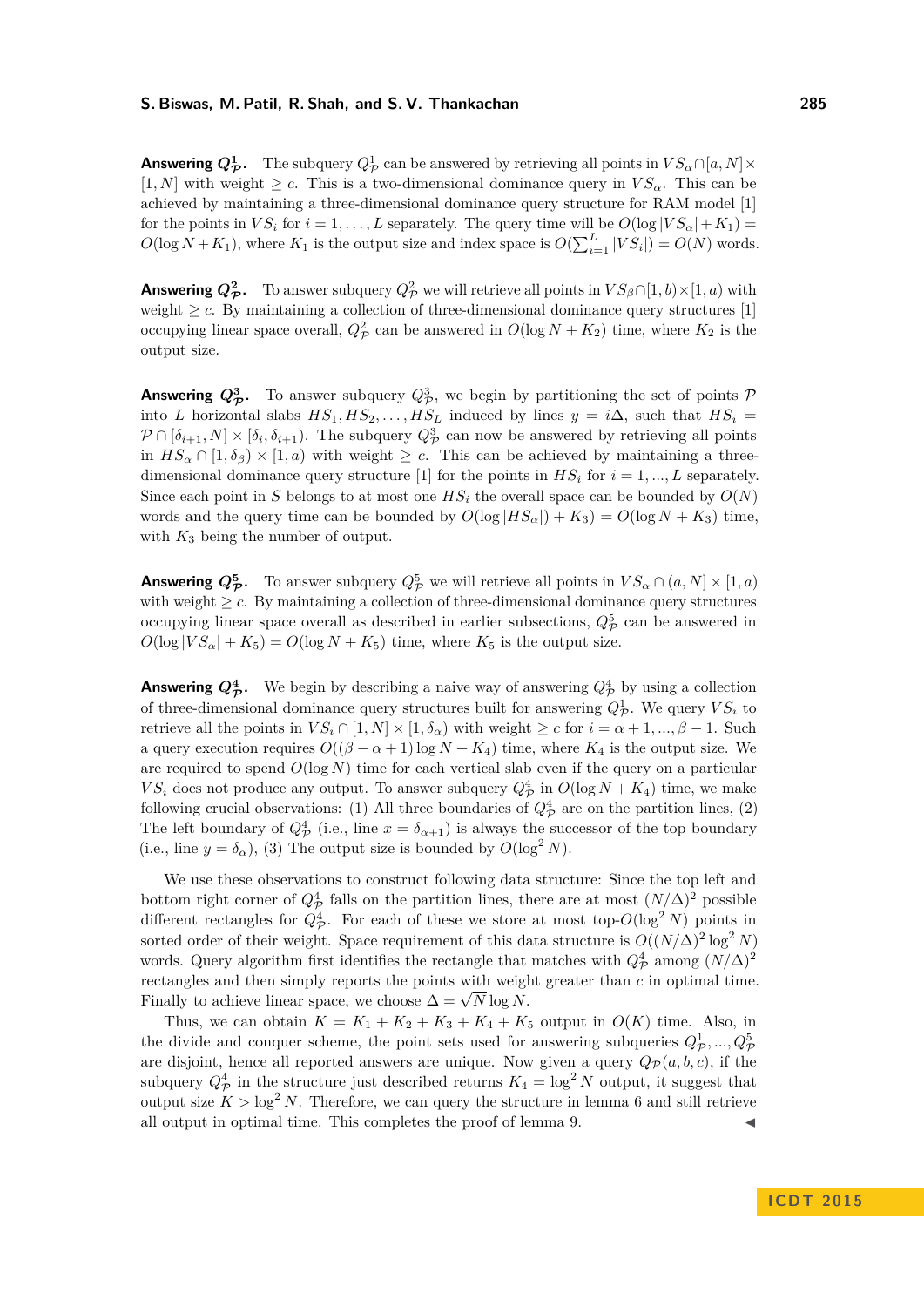<span id="page-9-1"></span>

**Figure 5** Optimal time SCRR query data structure.

# <span id="page-9-0"></span>**6 Linear Space and** *O***(log** *N* **+** *K***) Time Data Structure in RAM Model**

In this section, we show how to obtain our  $O(\log N + K)$  time result stated in Theorem [2](#page-1-0) via bootstrapping our previous data structure. √

We construct  $\psi_1, \psi_2, ..., \psi_{\lceil \log \log N \rceil}$  levels of data structures, where  $\psi_1 =$ *N* log *N* and  $\psi_i = \sqrt{\psi_{i-1}} \log \psi_{i-1}$ , for  $i = 2, 3, ..., \lfloor \log \log N \rfloor$ . At each level, we use multi-slabs to partition the points. More formally, at each level  $\psi_i$ , the  $[1, N] \times [1, N]$  grid is partitioned into  $g = [N/\psi_i]$  vertical slabs or multi-slabs. At level  $\psi_i$ , multi-slabs  $BS_0, BS_1, ..., BS_g$ are the slabs induced by lines  $x = j\psi_i$  for  $j = 0, 1, ..., g$ . Each multi-slab  $BS_j$  is further partitioned into disjoint upper partition  $US_j$  and lower partition  $LS_j$  (Figure [5\)](#page-9-1). Below we describe the data structure and query answering in details.

For a multi-slab  $BS_j$  and a  $SCRR$  query,  $US_j$  can have more constraints than  $LS_j$ , making it more difficult to answer query on  $US_j$ . Our idea is to exclude the points of  $US_j$ from each level, and build subsequent levels based on only these points. Query answering for  $LS<sub>j</sub>$  can be done using the inter-slab query data structure and three-sided range reporting data structure.

At each level  $\psi_i$ , we store the data structure described in Lemma [9](#page-7-2) capable of answering inter-slab queries by taking slab width  $\Delta = \sqrt{\psi_i} \log \psi_i$ . Also we store separate three-sided range reporting data structures for each  $LS_j$ ,  $j = 0, 1, ..., g$ . The points in  $US_j$  at level  $\psi_i$  (for  $i = 1, \dots$ ,  $\lceil \log \log N \rceil - 1$ ) are removed from consideration. These removed points are considered in subsequent levels. Note that the inter-slab query data structure stored here is slightly different from the data structure described in lemma [9,](#page-7-2) since we removed the points of  $US_j$  (region 5 of figure [4b](#page-7-1)).  $\psi_{\lceil \log \log N \rceil}$  is the bottom level and no point is removed from here. Level  $\psi_{i+1}$  contains only the points of all the  $US_i$  partitions from previous level  $\psi_i$ , and again the upper partition points are removed at level  $\psi_{i+1}$ . More  $\psi_{i+1}$ . Such  $\psi_i$ , and again the upper partition points are removed at lever  $\psi_{i+1}$ . More specifically, level  $\psi_1$  contains an inter-slab query data structure and  $\sqrt{N}$  log *N* number of separate two-dimensional three-sided query data structures over each of the lower partitions  $LS_j$ . Level  $ψ_2$  contains  $\sqrt{N}$  log *N* number of data structures similar to level  $ψ_1$  corresponding to each of the upper partitions  $US_j$  of level  $\psi_1$ . Subsequent levels are constructed in a similar way. No point is repeated at any level, two-dimensional three-sided query data structures and inter-slab query data structures take linear space, giving linear space bound for the entire data structure.

A SCRR query  $Q_{\mathcal{P}}$  can be either an inter-slab or an intra-slab query at level  $\psi_i$  (illustrated in figure [6\)](#page-11-0). An intra-slab SCRR query  $Q_{\mathcal{P}}$  can be divided into  $Q_{US_i}$  and  $Q_{LS_i}$ .  $Q_{LS_i}$  is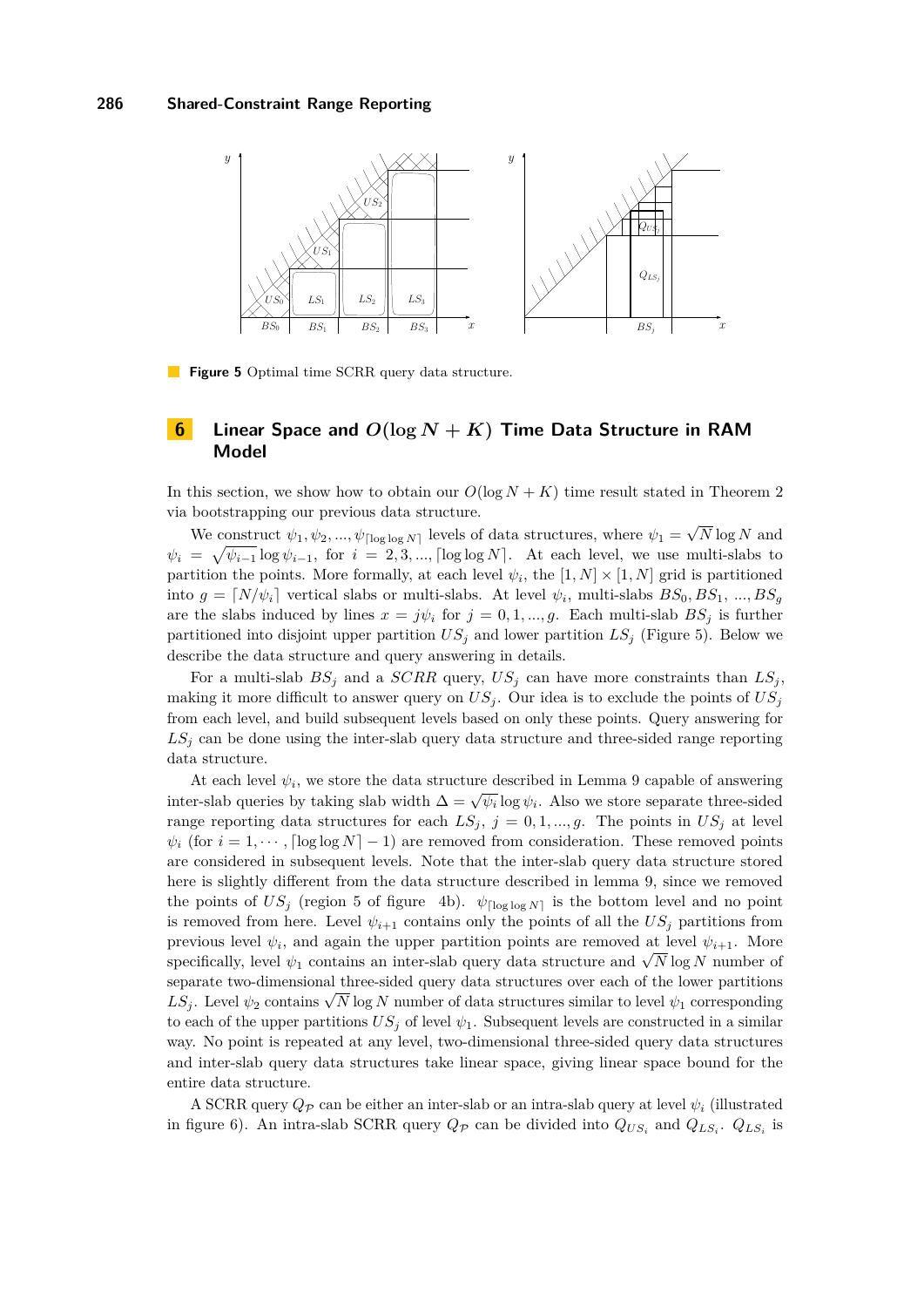three-sided query in  $LS_i$ , which can be answered by the three-sided range reporting structure stored at  $LS_i$ .  $Q_{US_i}$  is issued as a SCRR query for level  $\psi_{i+1}$  and can be answered by traversing at most  $\lceil \log \log N \rceil$  levels. An inter-slab SCRR query  $Q_{\mathcal{P}}$  can be decomposed into 5 sub-queries:  $Q_1$ ,  $Q_2$ ,  $Q_3$ ,  $Q_4$  and  $Q_5$ .  $Q_1$ ,  $Q_2$ ,  $Q_3$  and  $Q_4$  can be answered using the optimal inter-slab query data structure of lemma [9](#page-7-2) in similar way described in details in section [5.](#page-6-0) Again  $Q_5$  is issued as a SCRR query for level  $\psi_{i+1}$  and can be answered in subsequent levels. At each level  $O(\log \psi_i + K_i)$  time is needed where  $K_i$  is the output size obtained at level  $\psi_i$ . Since no point is repeated at any level, all reported answers are unique. At most log log *N* levels need to be accessed for answering  $Q_{\mathcal{P}}$ . Total time is bounded by  $O(\sum_{i=1}^{\log \log N} (\log \psi_i) + \log \log N + \sum_{i=1}^{\log \log N} (K_i)) = O(\log N + K)$ , thus proving theorem [2.](#page-1-0)

# <span id="page-10-0"></span>**7 SCRR Query in External Memory**

In this section we discuss two external memory data structures for SCRR query, one achieving optimal I/O and another achieving linear space. Both these data structures are obtained by modifying our RAM model data structure. We use the multi-slab ideas similar to section [5.](#page-6-0) We assume points in  $P$  to be in rank-space. We begin by stating external memory variants of lemma [6](#page-5-3) and lemma [9.](#page-7-2)

**Example 10.** By maintaining an  $O(N)$ -word structure, any SCRR query  $Q_{\mathcal{P}}(\cdot, \cdot, \cdot)$  can be answered in  $O(\log^2(N/B) + K/B)$  *I/Os, where K* is the output size.

**Proof.** We use  $\lceil \log(N/B) \rceil$  number of oblique slabs induced by lines  $x = y + 2^{i}B$  for  $i = 0, 1, \ldots \lceil \log(N/B) \rceil$ . Each oblique slab is partitioned into tiles using axis parallel lines *x* =  $(2^{(i-1)} * (1 + j))B$  and *y* =  $2^{(i-1)} * jB$  for *j* = 1*,* 2*, ....* It can be easily shown that any SCRR query  $Q_{\mathcal{P}}(a, b, d)$  intersects with at most  $O(\log(N/B))$  tiles, each of which can be resolved in linear space and optimal I/Os using three-dimensional query structure [\[1\]](#page-12-0) in each tile, achieving  $O(\log^2(N/B) + K/B)$  total I/Os.

<span id="page-10-1"></span>**Lemma 11.** *Inter-slab SCRR queries can be answered in*  $O(\log_B N + K/B)$  *I/Os using a data structure occupying O*(*N*) *words space, where K represents the number of outputs.*

**Proof.** This can be achieved by using a data structure similar to the one described in lemma [9](#page-7-2) **Proof.** This can be achieved by using a data structure similar to the one described in lemma s with  $\Delta = \sqrt{NB} \log_B N$ . We use external memory counterparts for three sided and three dimensional dominance reporting and for answering query  $Q_p^4$  we maintain top  $O(log_B^2 N)$ points from each of the rectangle.

# **7.1 Linear Space Data Structure**

The linear space data structure is similar to the RAM model linear space and optimal time structure described in section [6.](#page-9-0) Major difference is we use  $\psi_i = \sqrt{\psi_{i-1}B} \log_B \psi_{i-1}$  for bootstrapping and use the external memory counterparts of the data structures. √

We construct  $\psi_1, \psi_2, ..., \psi_{\lceil \log \log N \rceil}$  levels of data structures, where  $\psi_1 = \sqrt{NB \log_B N}$ and any  $\psi_i = \sqrt{\psi_{i-1}B} \log_B \psi_{i-1}$ . At each level  $\psi_i$ , the  $[1, N] \times [1, N]$  grid is partitioned into  $g = [N/\psi_i]$  vertical slabs. Multi-slabs  $BS_j$ , upper partition  $US_j$  and lower partition  $LS_j$ for  $j = 0, 1, \ldots, g$  are defined similar to section [6.](#page-9-0)

At each level  $\psi_i$ , we store the data structure described in Lemma [11](#page-10-1) capable of answering inter-slab queries in optimal I/Os by taking slab width  $\Delta = \sqrt{\psi_i B} \log_B \psi_i$ . Also we store separate three-sided external memory range reporting data structures for each  $LS_j$ ,  $j = 0, 1, ..., g$ . In order to maintain linear space, the points in  $US_j$  at level  $\psi_i$  (for  $i = 1, \dots, \lceil \log \log N \rceil - 1$ )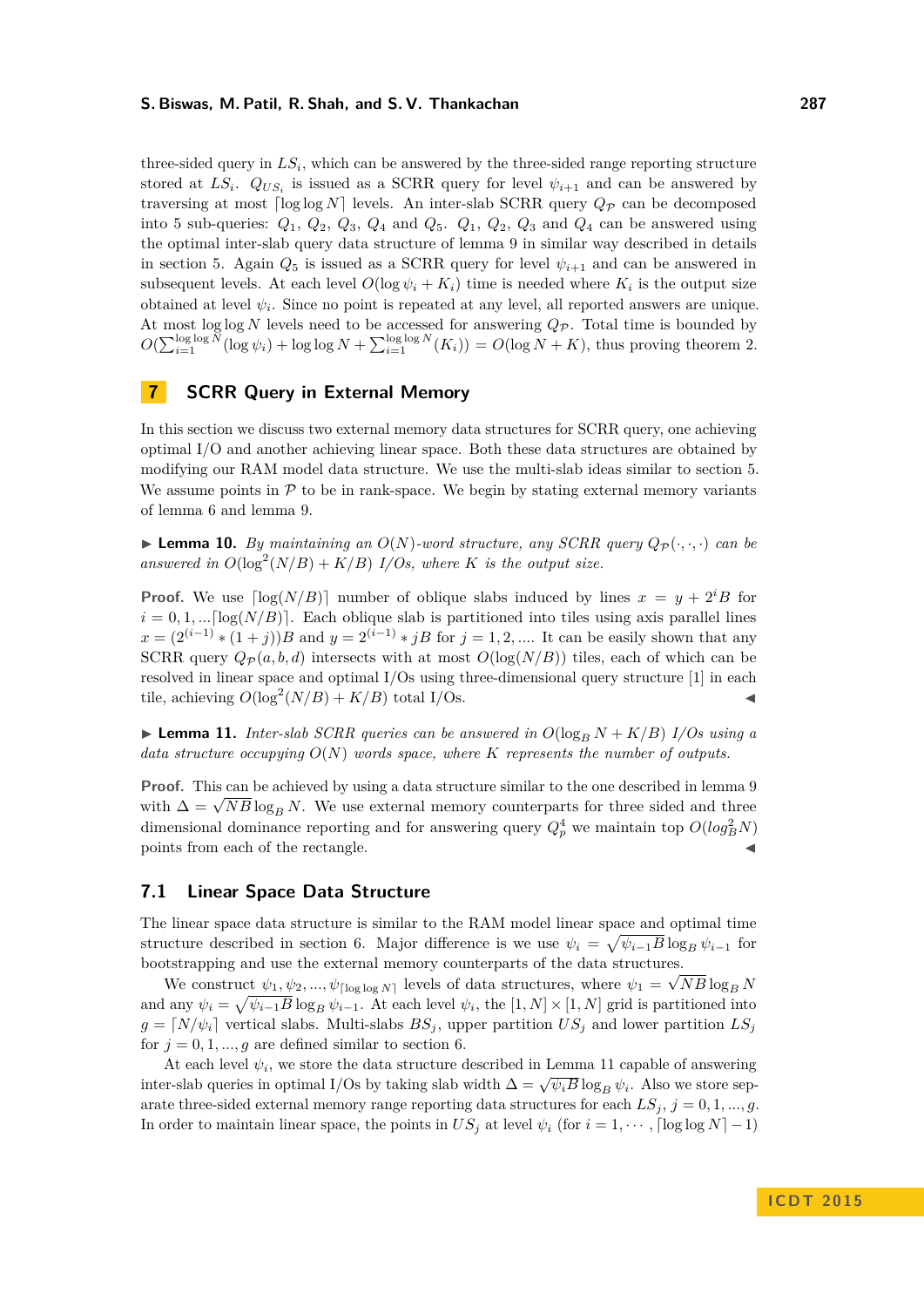<span id="page-11-0"></span>

**Figure 6** Intra-slab and Inter-slab query for linear space data structure.

are removed from consideration. These removed points are considered in subsequent levels.  $\psi_{\lceil \log \log N \rceil}$  is the bottom level and no point is removed from here. Level  $\psi_{i+1}$  contains only the points of all the  $US_j$  partitions from previous level  $\psi_i$ , and again the upper partition points are removed at level  $\psi_{i+1}$ . External memory two-dimensional three-sided query data structures and optimal inter-slab query data structures for external memory take linear space, and we avoided repetition of points in different levels, thus the overall data structure takes linear space.

Query answering is similar to section [6.](#page-9-0) If the SCRR query  $Q_{\mathcal{P}}$  is intra-slab, then  $Q_{\mathcal{P}}$  can be divided into  $Q_{US_i}$  and  $Q_{LS_i}$ .  $Q_{LS_i}$  is three-sided query in  $LS_i$ , which can be answered by the three-sided range reporting structure stored at  $LS_i$ .  $Q_{US_i}$  is issued as a SCRR query for level  $\psi_{i+1}$  and can be answered by traversing at most  $\lceil \log \log N \rceil$  levels. An inter-slab SCRR query  $Q_p$  can be decomposed into 5 sub-queries:  $Q_1$ ,  $Q_2$ ,  $Q_3$ ,  $Q_4$  and  $Q_5$ .  $Q_1$ ,  $Q_2$ , *Q*<sup>3</sup> and *Q*<sup>4</sup> can be answered using the optimal inter-slab query data structure of lemma [11](#page-10-1) in similar way described in details in section [5.](#page-6-0) Again  $Q_5$  is issued as a SCRR query for level  $\psi_{i+1}$  and can be answered in subsequent levels. At each level  $O(\log_B \psi_i + K_i/B)$  I/Os are needed where  $K_i$  is the output size obtained at level  $\psi_i$ . Since no point is repeated at any level, all reported answers are unique. At most log log *N* levels need to be accessed for answering  $Q_{\mathcal{P}}$ . Total I/O is bounded by  $O(\sum_{i=1}^{\log \log N} (\log_B \psi_i) + \log \log N + \sum_{i=1}^{\log \log N} (K_i/B))$  $= O(\log_B N + \log \log N + K/B)$  thus proving theorem [3.](#page-1-1)

# **7.2 I/O Optimal Data Structure**

I/O optimal data structure is quite similar to the linear space data structure. The major difference is the points in  $US_j$  at level  $\psi_i$  (for  $i = 1, \dots, \lceil \log \log N \rceil - 1$ ) are not removed from consideration. Instead at each *US<sup>j</sup>* we store external memory data structure capable of answering inter-slab query optimally(Lemma [11\)](#page-10-1). All the points of  $US_j$  ( $j = 0, 1, ..., g$ ) of level  $\psi_i$  (for  $i = 1, \dots, \lceil \log \log N \rceil - 1$ ) are repeated in the next level  $\psi_{i+1}$ . This will ensure that we will have to use only one level to answer the query. For  $LS_j$   $(j = 0, 1, ..., g)$ , we store three-sided query structures. Since there are log log *N* levels, and at each level data structure uses  $O(N)$  space, total space is bounded by  $O(N \log \log N)$ . To answer a query  $Q_{\mathcal{P}}$ , we query the structures associated with  $\psi_i$  such that  $Q_p$  is an intra-slab query for  $\psi_i$  and is inter-slab for  $\psi_{i+1}$ . We can decompose the query  $Q_{\mathcal{P}}$  into  $Q_{US}$  and  $Q_{LS}$ , where  $Q_{US}(Q_{LS})$ falls completely within  $US_j(LS_j)$ . Since,  $Q_{US}$  is an inter-slab query for the inter-slab query data structure stored at  $US_j$ , it can be answered optimally. Also  $Q_{LS}$  is a simple three-sided query for which output can be retrieved in optimal time using the three-sided structure of  $LS<sub>j</sub>$ . This completes the proof for Theorem [4.](#page-1-2)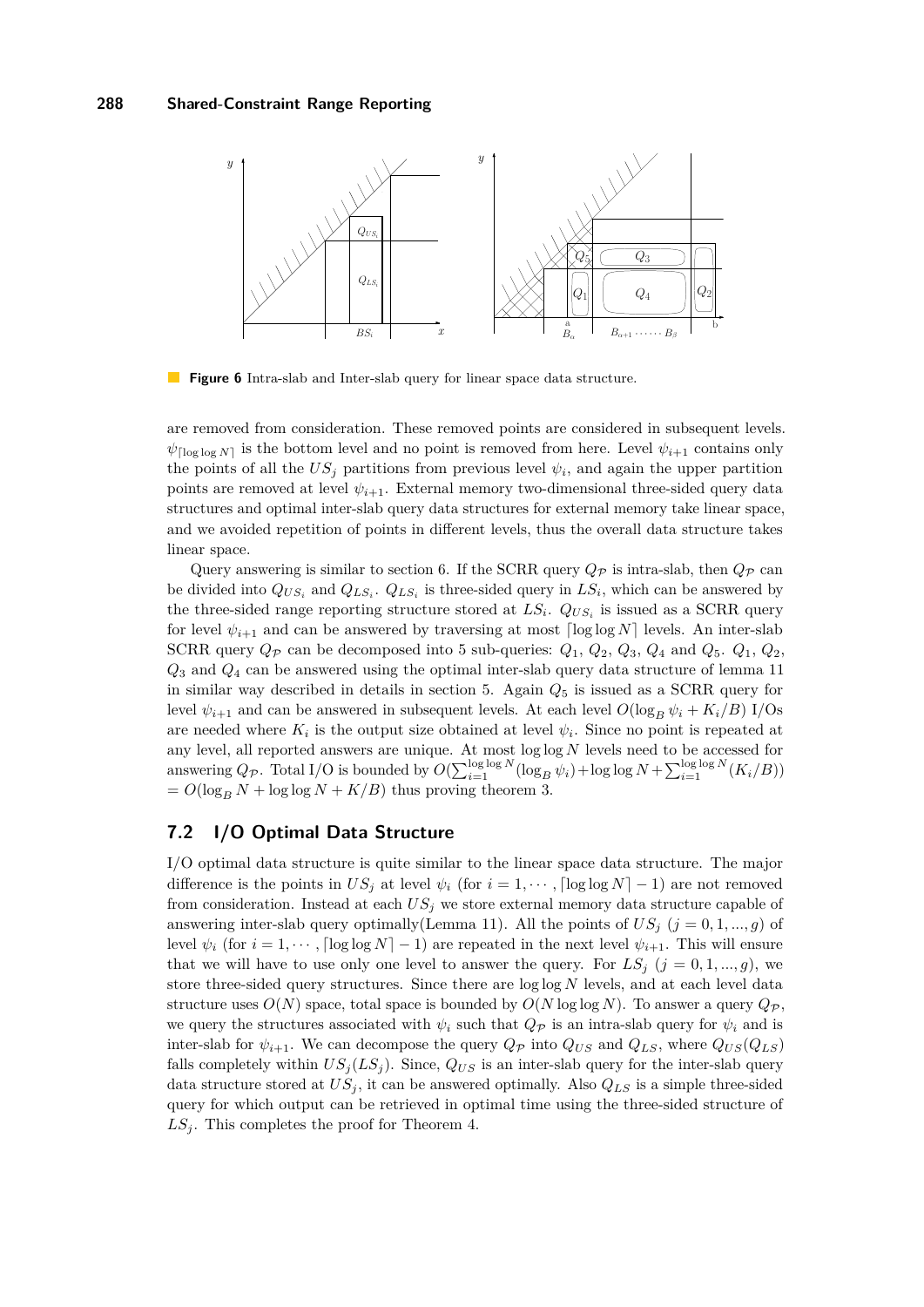# **8 Conclusions**

In many applications which require range queries, some of the input constraints are shared and not really independent. We give first non trivial indexes for handling such cases breaking the currently known  $O(N \log^{\epsilon} N)$  space barrier for four-sided queries in Word-RAM model. In Word-RAM model, we obtained linear space and optimal time index for answering SCRR queries. Our optimal I/O index in external memory takes *O*(*N* log log *N*) words of space and answer queries optimally. We also present a linear space index for external memory. We leave it as an open problem to achieve optimal space bounds, avoiding the  $O(\log \log N)$ blowup in external memory model. Also it will be interesting to see whether such results can be obtained in Cache Oblivious model.

**Acknowledgements.** This work is supported by US NSF Grants CCF–1017623, CCF– 1218904.

#### **References**

- <span id="page-12-0"></span>**1** Peyman Afshani. On dominance reporting in 3d. In *ESA*, pages 41–51, 2008.
- <span id="page-12-3"></span>**2** Peyman Afshani, Lars Arge, and Kasper Dalgaard Larsen. Orthogonal range reporting in three and higher dimensions. In *FOCS*, pages 149–158, 2009.
- <span id="page-12-4"></span>**3** Peyman Afshani, Lars Arge, and Kasper Dalgaard Larsen. Orthogonal range reporting: query lower bounds, optimal structures in 3-d, and higher-dimensional improvements. In *Symposium on Computational Geometry*, pages 240–246, 2010.
- <span id="page-12-5"></span>**4** Stephen Alstrup, Gerth Stølting Brodal, and Theis Rauhe. New data structures for orthogonal range searching. In *FOCS*, pages 198–207, 2000.
- <span id="page-12-11"></span>**5** Lars Arge, Mark de Berg, Herman J. Haverkort, and Ke Yi. The priority r-tree: A practically efficient and worst-case optimal r-tree. In *SIGMOD Conference*, pages 347–358, 2004.
- <span id="page-12-2"></span>**6** Lars Arge, Vasilis Samoladas, and Jeffrey Scott Vitter. On two-dimensional indexability and optimal range search indexing. In *PODS*, pages 346–357, 1999.
- <span id="page-12-10"></span>**7** Jon Louis Bentley. Multidimensional divide-and-conquer. *Commun. ACM*, 23(4):214–229, 1980.
- <span id="page-12-14"></span>**8** Gerth Stølting Brodal and Kasper Green Larsen. Optimal planar orthogonal skyline counting queries. *CoRR*, abs/1304.7959, 2013.
- <span id="page-12-9"></span>**9** Timothy M. Chan, Kasper Green Larsen, and Mihai Patrascu. Orthogonal range searching on the ram, revisited. In *Symposium on Computational Geometry*, pages 1–10, 2011.
- <span id="page-12-1"></span>**10** Bernard Chazelle. A functional approach to data structures and its use in multidimensional searching. *SIAM Journal on Computing*, 17(3):427–462, 1988.
- <span id="page-12-6"></span>**11** Bernard Chazelle. A functional approach to data structures and its use in multidimensional searching. *SIAM J. Comput.*, 17(3):427–462, 1988.
- <span id="page-12-7"></span>**12** Bernard Chazelle. Lower bounds for orthogonal range searching i. the reporting case. *J. ACM*, 37(2):200–212, 1990.
- <span id="page-12-8"></span>**13** Bernard Chazelle. Lower bounds for orthogonal range searching ii. the arithmetic model. *J. ACM*, 37(3):439–463, 1990.
- <span id="page-12-13"></span>**14** Wing-Kai Hon, Rahul Shah, Sharma V. Thankachan, and Jeffrey Scott Vitter. Spaceefficient frameworks for top-*k* string retrieval. *J. ACM*, 61(2):9, 2014.
- <span id="page-12-12"></span>**15** Marek Karpinski and Yakov Nekrich. Top-k color queries for document retrieval. In *SODA*, pages 401–411, 2011.